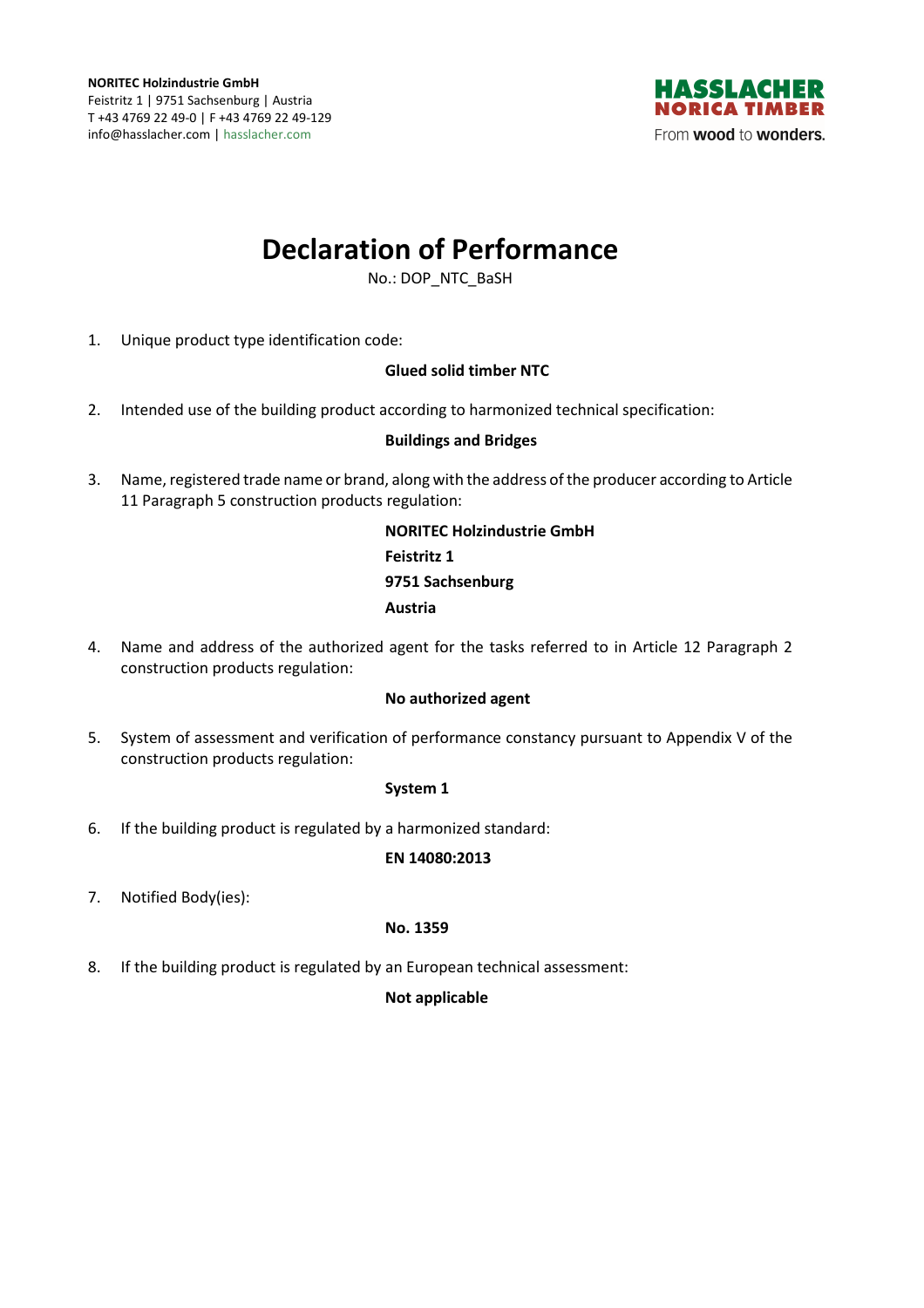

# 9. Declaration of performance:

| <b>Main Features and Characteristics</b>                         |                                              | Performance                                                                                                               |
|------------------------------------------------------------------|----------------------------------------------|---------------------------------------------------------------------------------------------------------------------------|
| <b>Mechanical characteristics</b><br>of glued laminated products | Characteristics of timber                    | <b>NPD</b>                                                                                                                |
|                                                                  | Bending strength                             | Classification based on the<br>characteristics of laminations<br>according EN 338<br>Spruce/Fir, Pine:<br>C <sub>24</sub> |
|                                                                  | Compression strength                         |                                                                                                                           |
|                                                                  | Tensile strength                             |                                                                                                                           |
|                                                                  | Shear strength                               |                                                                                                                           |
|                                                                  | Modulus of elasticity                        |                                                                                                                           |
|                                                                  | Bonding strength                             |                                                                                                                           |
|                                                                  | Strength of finger joints                    |                                                                                                                           |
|                                                                  | Geometrical data                             | <b>NPD</b>                                                                                                                |
| <b>Resistance to fire</b>                                        |                                              | <b>NPD</b>                                                                                                                |
| <b>Bonding strength</b>                                          | Glue line integrity of surface<br>bonding    | Delamination test according<br>EN 14080, Annex C,<br>Test method B                                                        |
| <b>Reaction to fire</b>                                          |                                              | D-s2, d0                                                                                                                  |
| <b>Emission of formaldehyde</b>                                  |                                              | E <sub>1</sub>                                                                                                            |
| Release of other dangerous substances                            |                                              | <b>NPD</b>                                                                                                                |
| <b>Durability of bonding</b><br>strength                         | Species                                      | Spruce/Fir, Pine                                                                                                          |
|                                                                  | Adhesives                                    | MUF / Type I according EN 301<br>190 FJ 0,1 S<br>I 90 GP 0,3 S                                                            |
| <b>Durability against biological</b><br>attack                   | Lamination without preservative<br>treatment | Durability class 5<br>according EN 350-2                                                                                  |
|                                                                  | Lamination with preservative<br>treatment    | <b>NPD</b>                                                                                                                |

NPD – No Performance Determined